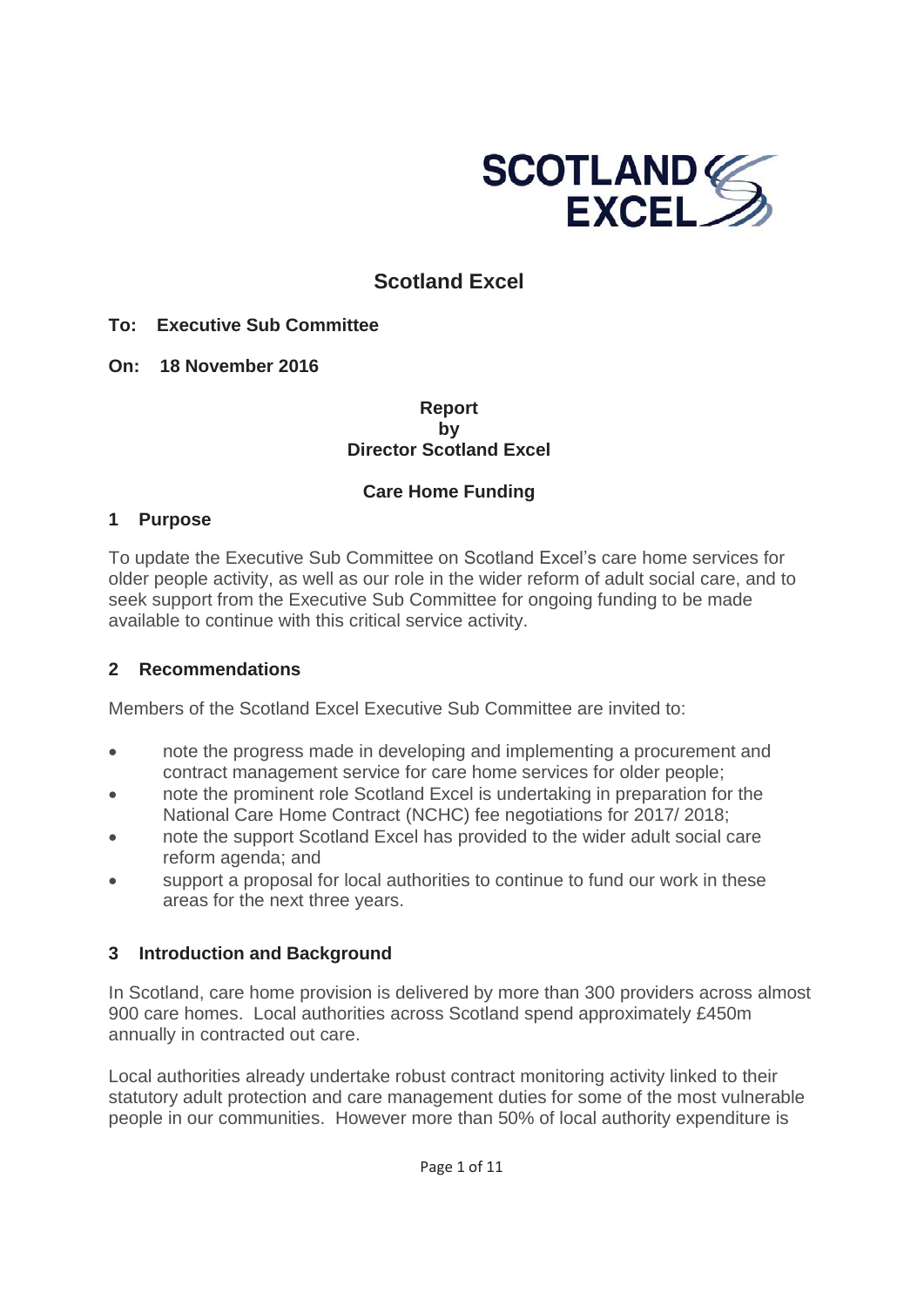with 20 providers, many of which operate across Scotland and the rest of the United Kingdom.

Given the cross council presence of these 20 providers and the prevalence of ever more complex business and financial structures, 24 local authorities agreed to provide specific project funding to Scotland Excel until March 2017 to facilitate a range of services that would provide sustainable support for local strategic commissioning of care home services for older people (refer Appendix 1). Since then Scotland Excel has taken forward the work under four work streams:

- market intelligence;
- $\bullet$  financial risk:
- cost of care; and
- procurement strategy.

There has been good progress across all work streams. During 2016:

- all participating local authorities have received a local market intelligence report tailored to their partnership area;
- Scotland Excel has worked with two sector wide groups to take forward our work across financial risk and cost of care;
- Scotland Excel has undertaken market research and engaged with commissioners on their views on a range of procurement and contracting matters; and
- Scotland Excel has maintained regular dialogue with local authority lead officers, COSLA, SLGP, health and social care Chief Officers, providers, statutory bodies and other key stakeholders.

In addition to its core role, Scotland Excel is providing 'in kind' support to the current adult social care reform activity being led by COSLA.

## **4 Market Intelligence**

Scotland Excel has completed the first issue of market intelligence reports to all participating local authorities. The reports include a standard performance dashboard, which sets out key data such as occupancy, provider concentration, service quality and expenditure.

Local authorities have recently been surveyed on the style, structure and content of the first set of reports. A significant majority of local authority leads confirmed that the reports will support local strategic commissioning and the development of market facilitation plans. Some local authorities however requested that future reports place a greater emphasis on financial risks. Scotland Excel is currently preparing some pilot sample reporting to respond to this specific feedback, with a proposal for improvements to be presented to the next local authority lead officers meeting.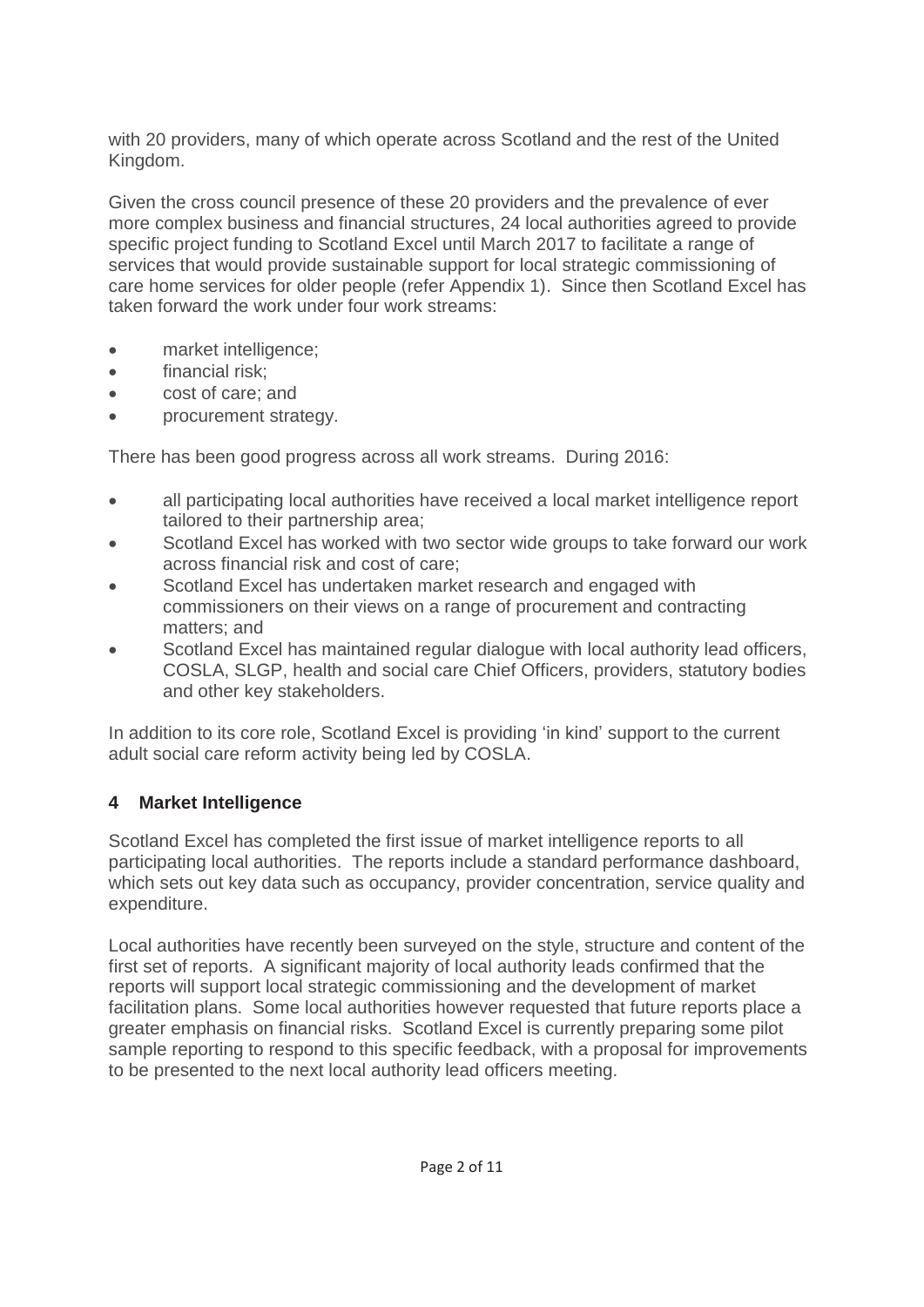In addition to local reporting, a national market intelligence report on older peoples' care homes has been produced, bringing together information gathered for individual local authority reports and contrasting this with Scottish level information from national data sources such as the Care Inspectorate, ISD Census of Care Homes and Spikes Cavell expenditure figures. This national report will support the wider adult social reform agenda, as well as better enable local authorities and health and social care partnerships to contrast their local position with Scotland as a whole.

As a first tranche of local and national reporting, a solid foundation of intelligence is now available for local authorities/ health and social care partnerships. The market intelligence reports however will need regular updating to remain relevant.

## **5 Financial Risk**

In 2014, the Task Force for the Future of Residential Care<sup>1</sup> recommended that "a *compulsory risk register should be devised…to provide an early warning system for care providers experiencing challenges to the continuity of care – and an associated ladder of intervention for public authorities to co-produce solutions for exit or redesign of struggling services."*

In response to the continued gap in this area, Scotland Excel has been exploring the potential for a voluntary information sharing scheme with providers. Two sessions have been held with Scottish Care and eight of the top 20 providers in Scotland (in terms of local authority expenditure) to take forward the recommendation from the Task Force for improved financial risk monitoring. The objective of this work stream is to develop a system to reduce the potential for and impact from provider failure. Establishing such a system however is a sensitive matter, with the market concerned about potential for any information to unintentionally undermine the sustainability of the overall sector or a specific provider.

The Task Force suggested the following risk indicators should be considered:

- Financial health (credit rating)
- Organisational structure
- Market concentration
- Quality (Care Inspectorate grades)
- Stability of care home management
- Use of agency staff
- **Occupancy**
- **Profitability**

Feedback from Scottish Care however is that they are keen to ensure that any system considers the impact that commissioner activity can have on financial risk.

In response to the meetings held to date, it has been agreed that two pilots be used to test the potential for an enhanced financial risk monitoring system. Meetings have been

<sup>-</sup><sup>1</sup> http://www.gov.scot/resource/0044/00444594.pdf 2014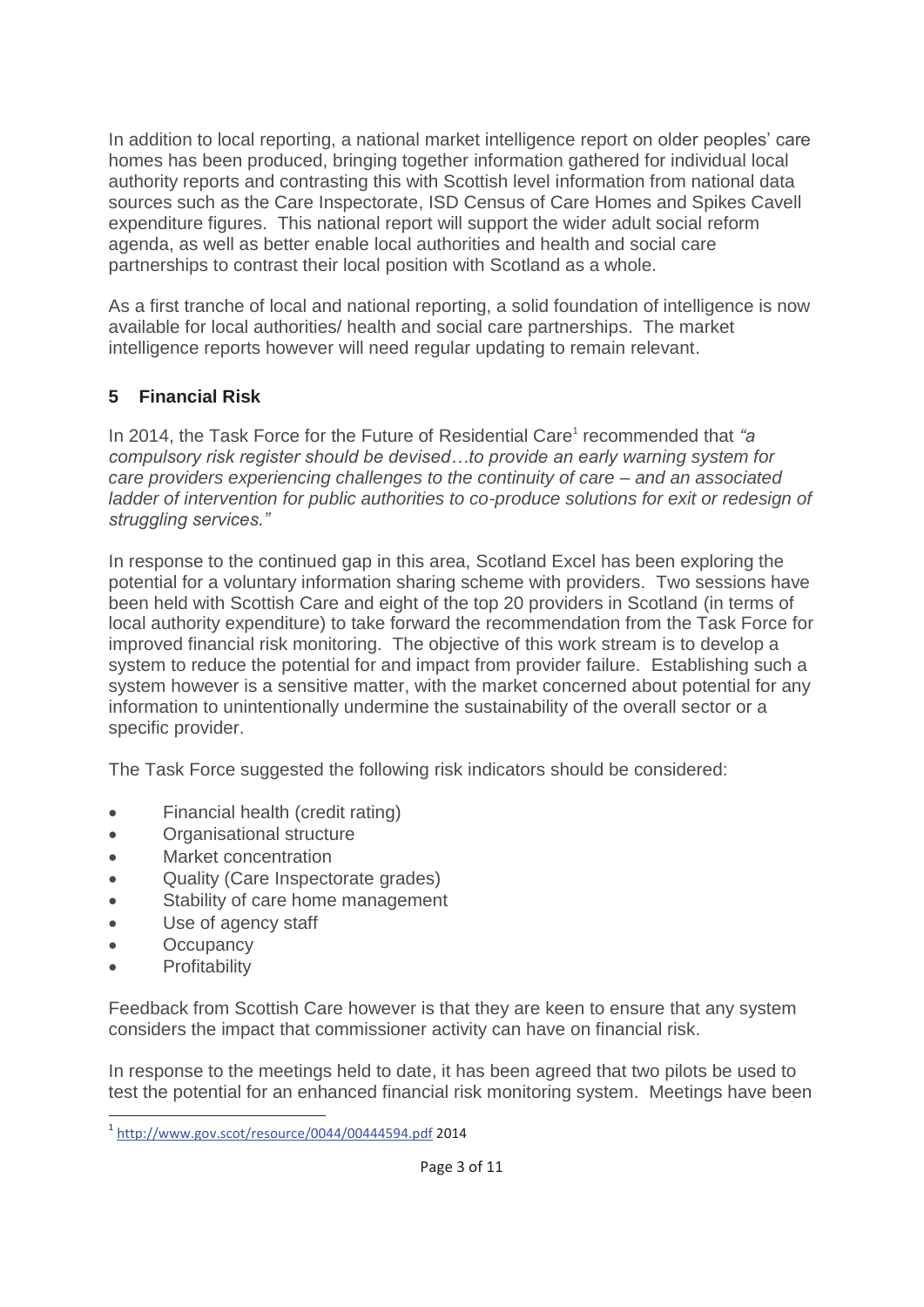held with the Chief Officers of Aberdeen City and Angus health and social care partnerships to scope these pilots prior to wider consultation on an information sharing model with all participating partnerships.

Building on Scotland Excel's leadership in this area, the Care Inspectorate is now exploring how they can contribute to more enhanced monitoring of providers. This work is likely to take some time to become embedded. In the meantime, Scotland Excel will continue to work with providers and deliver more information to local authorities.

### **6 Cost of Care**

Scotland has long benefitted from the setting of a national rate in terms of consistency of the cost of care to people accessing care homes wherever they live in Scotland. The undernoted negotiation mechanism however for delivering the national rate has not changed since 2008:



Diagram – Fee setting negotiations since 2008

With the establishment of health and social care partnerships and the requirement for joint strategic commissioning plans, it is timely to review and strengthen how we approach the fee setting process.

Scotland Excel has made substantive progress in exploring the potential use of a cost of care calculator. A calculator underpins fee negotiations by providing a tool to more forensically examine care home costs, while at the same time allowing for more effective scenario planning in response to potential policy decisions, for example to implementation of the Scottish Living Wage.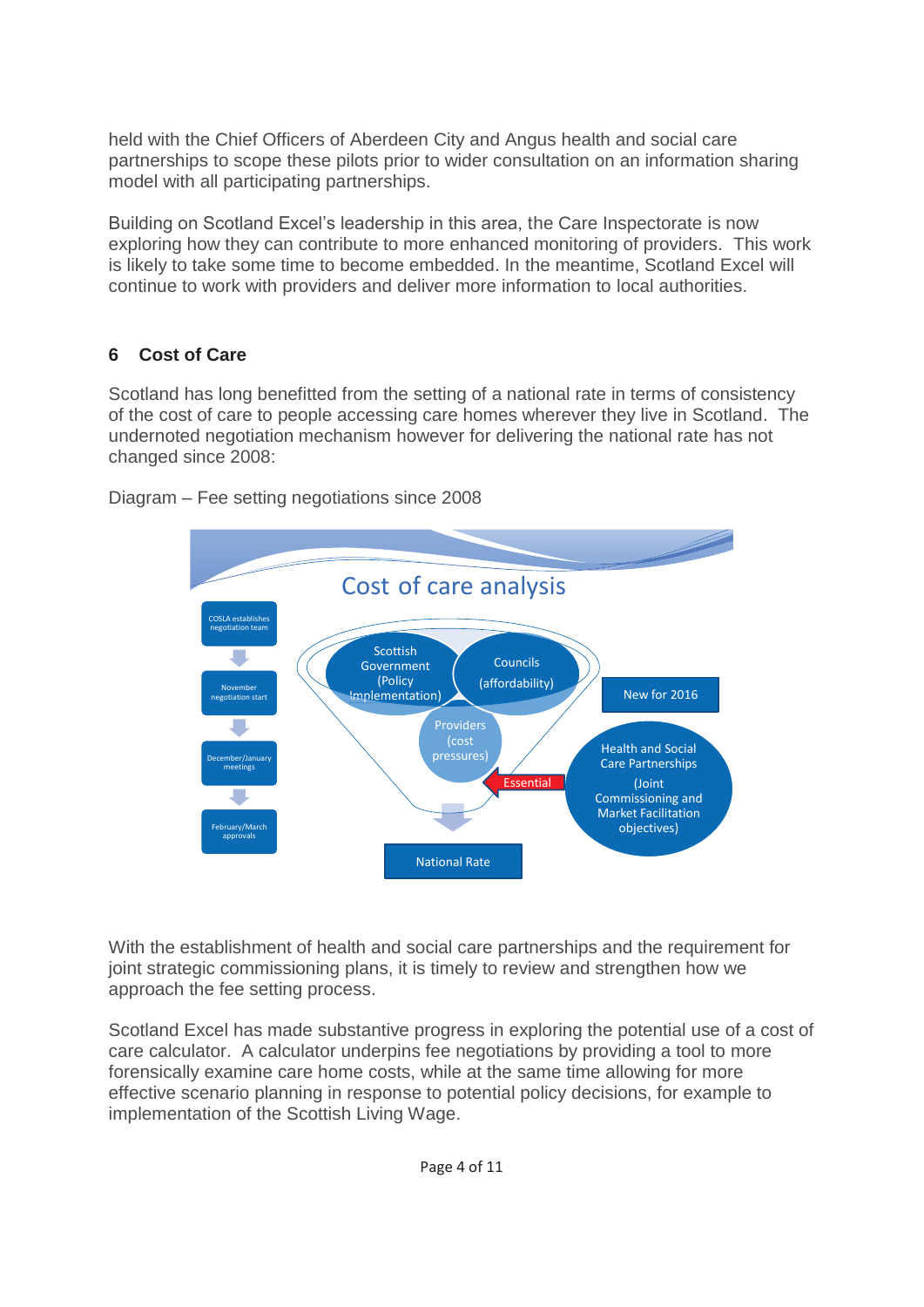The importance and relevance of this work has been recognised by all stakeholders including Chief Officers, COSLA, SLGP and providers. A Cost of Care Sub Group chaired by Scotland Excel has guided the work to date and brings together stakeholders including the Scottish Government, Scottish Care, Care Inspectorate, Heath Improvement Scotland and COSLA.

Scotland Excel has researched existing calculators and identified the following key elements, as well as sub elements and benchmark options:

- Staffing
- Buildings
- Other costs (e.g. supplies and services)
- Providers return, corporate overheads, management costs
- Occupancy
- **•** Inflation

This work is being undertaken in partnership with providers.

During November 2016 – January 2017, Scotland Excel will provide COSLA and the fee negotiation team with detailed background papers and negotiation advice, as well as strong leadership in the assessment and selection of options for each cost element.

Health and Social Care Partnerships have already been surveyed on the desired balance between national benchmarking of costs and the applicability of local variation to take account of specific local market circumstances including occupancy, capital costs in terms of land and buildings and workforce issues such as staff recruitment difficulties. There is a clear desire for a continued national approach, with support also expressed for a limited and phased approach to potential local variation in areas such as occupancy and staffing levels.

While the calculator has gone some way to provide a tool to understand costs in the sector, there is a need for further benchmarking of costs over the medium term. COSLA has described the reform of the NCHC as a once in a decade opportunity to improve the commissioning and procurement of care home provision. It is absolutely crucial therefore that appropriate time, effort and engagement is afforded to getting the components right. If funding is agreed for the next three years, Scotland Excel will gather and benchmark much more cost information and explore with partners the options and opportunities for future variation of rates at a local level.

## **7 Procurement Strategy**

In the procurement of care home services, local authorities have always taken their lead from legislation and guidance, principally to support peoples' choice of care home<sup>2</sup>. While some local authorities have commissioned care home services for very specific

<sup>-</sup><sup>2</sup> Social Work (Scotland) Act 1968 (Choices of Accommodation) Direction 1993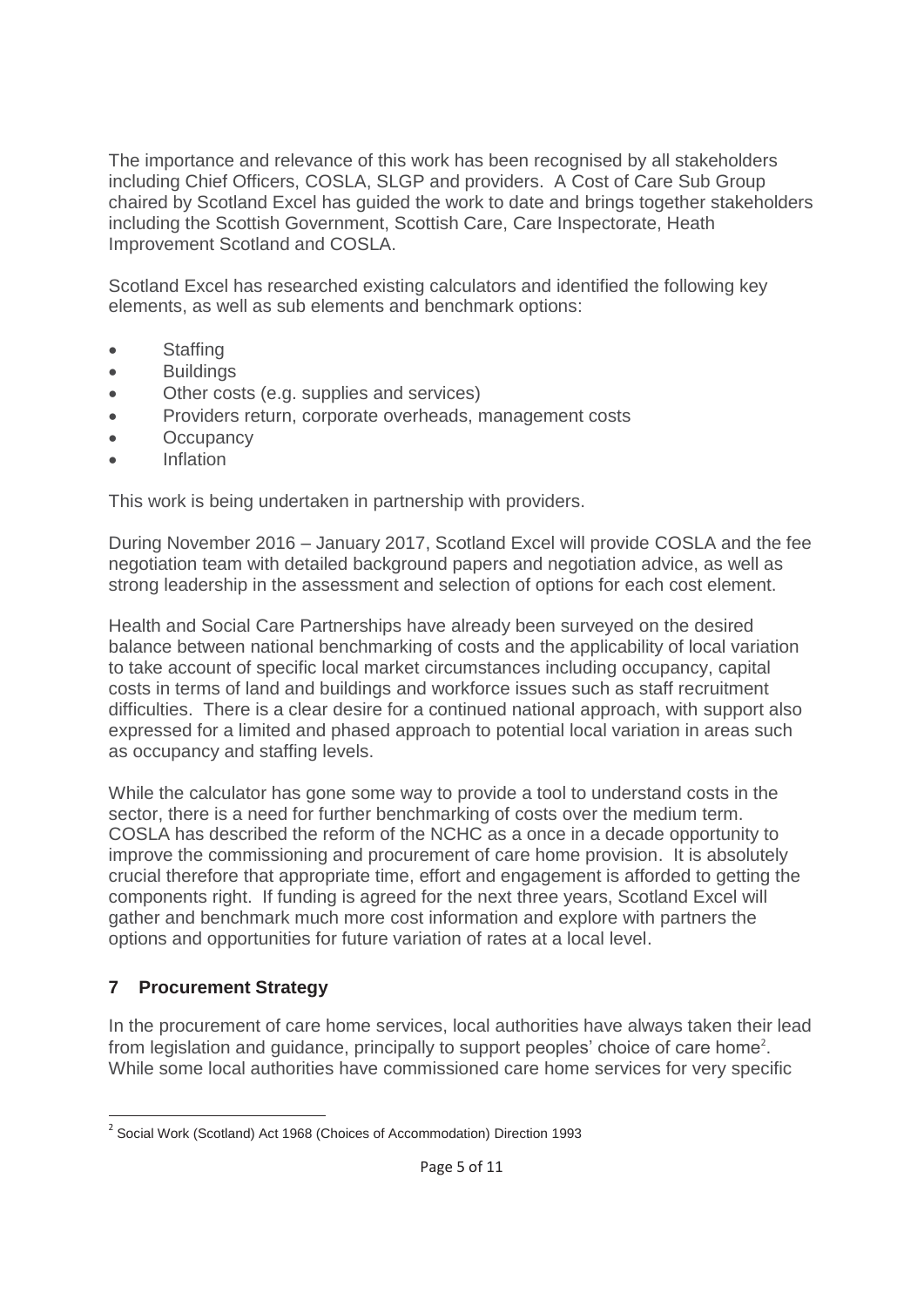purposes e.g. early supported discharge from hospital or respite services, in general the number and location of care homes in Scotland has been led by market decisions.

The Task Force for the Future of Residential Care made several recommendations on future commissioning of services, including *"partnerships should explore new procurement methodologies to offer control over quality and capacity, e.g. by selecting "preferred providers" through a tender process, while ensuring developments are consistent with choice directives"*. Since 2014 however there has been little exploration of new procurement methodologies with only a few local authorities tendering for additional services outwith the national rate.

In line with initial scoping documents, Scotland Excel is finalising a draft procurement strategy that explores potential procurement and non procurement options for the future sourcing of care home services. The strategy has been informed by the market intelligence reporting already produced by Scotland Excel as part of the overall service offering, as well as Scottish wide research and publications from agencies such as Audit Scotland, Information Services Division and Care Inspectorate.

Participating local authorities have been surveyed and a local authority leads forum confirmed the most significant commercial and quality considerations that local authorities would like incorporated into a future contracting model. There is however no consensus on which procurement option is preferred to source future services. It is recognised however that whatever recommendation is taken forward, it will need to offer the continued benefits of a national approach, whilst providing flexibility to embrace local circumstance and the published objectives of local strategic commissioning and market facilitation plans. Any sourcing solution will also need to take into account learnings from past procurement approaches for care home services across the United Kingdom.

The finalised procurement strategy will need to deliver on the following objectives:

- Meet the Task Force recommendation to deliver a new procurement approach;
- Meet provider and commissioner aspirations to operate to a national contract, while offering the flexibility of local variation;
- Meet the Delivering Change in Adult Social Care Partners Group (refer section 9 and Appendix 2) requirement for a new national negotiation and contracting arrangement;
- Ensure that national negotiations on price are supported by national contract intelligence on both performance and commercial considerations;
- Ensure that the price paid for services sustains the market to afford people choice of care homes but remains affordable for local government;
- Deliver community benefits; and
- Share the burden of monitoring such a significant market sector.

A consultation process for the draft procurement strategy will be agreed shortly with key stakeholders. As we move into this next phase, a national approach which includes all 32 Scottish local authorities will offer the best chance of success to procure services more effectively and efficiently.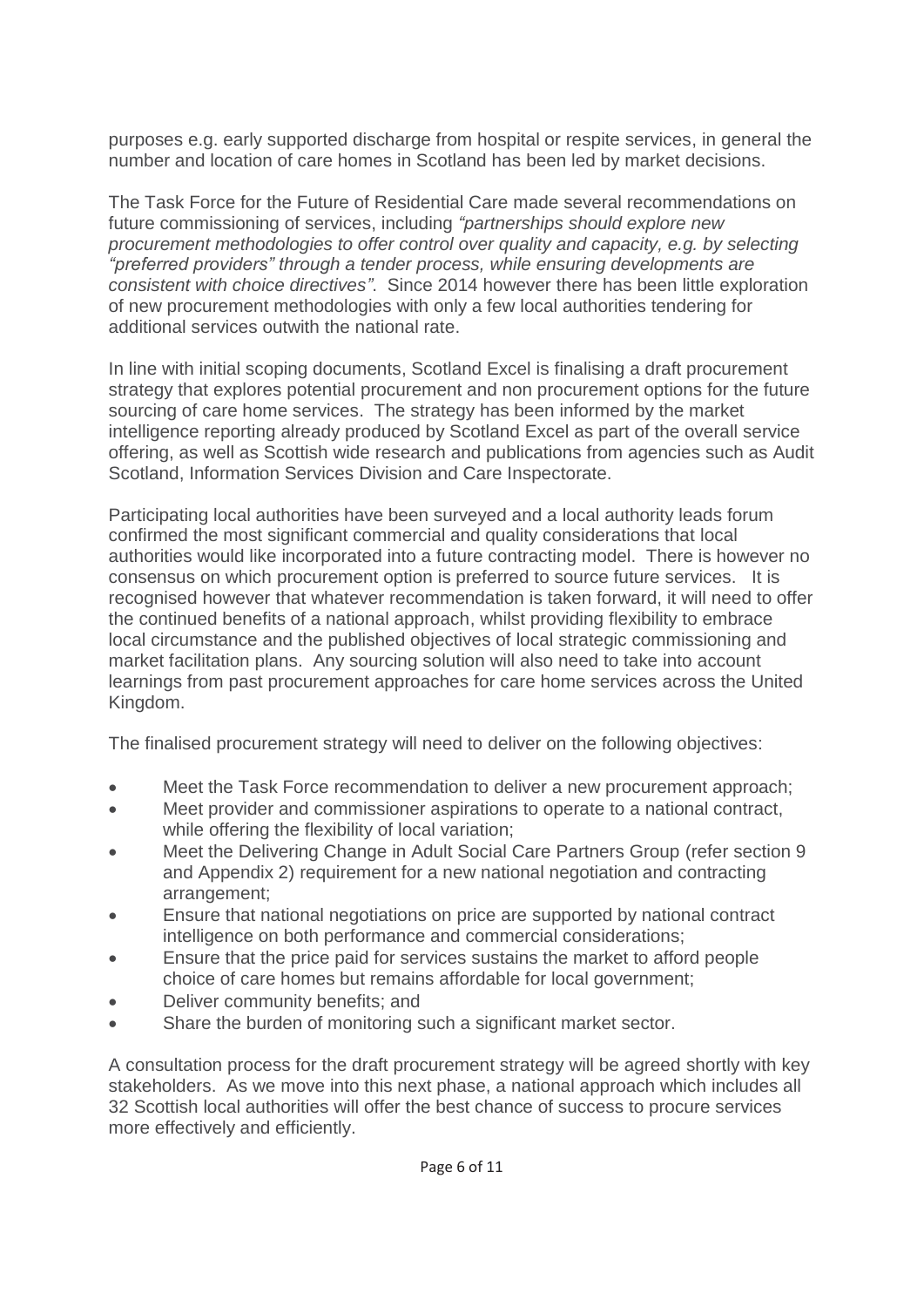## **8 NCHC Fee Negotiations 2017/ 2018**

Scotland Excel is part of the COSLA negotiation team for the 2017/ 2018 fee negotiations and has provided the negotiation strategy, national market intelligence report and cost of care discussion paper. These papers together with the cost of care calculator tool provides a level of support not previously available.

It is anticipated that Scotland Excel will be required to provide a central role in fee negotiations. There will continue to be a requirement to undertake further benchmarking of actual costs and to provide further intelligence to any future negotiation team.

# **9 Reform of Adult Social Care**

COSLA is currently working with partners on an ambitious agenda that is seeking to reform adult social care. This activity reports through to the Ministerial Strategic Group chaired by the Cabinet Secretary for Health. Scotland Excel is an integral part of this work through its participation on a range of governance groups including the Delivering Change in Adult Social Care Partners Group, Reform of the NCHC Virtual Technical Expert Group, Cost of Care Sub Group, Nursing Sub Group and Standards, Quality and Improvement Sub Group (refer Appendix 2).

In terms of care home services for older people, the Delivering Change in Adult Social Care Partners Group has concluded that there should continue to be a national approach, but with greater sensitivity to local priorities.

If resourcing can be made available, Scotland Excel will be able to continue to support this broader reform activity, including looking at new procurement approaches and the provision of market intelligence, cost breakdowns and contract terms that support flexibility and innovation.

# **9 Ongoing Funding**

The work funded to date has enabled the delivery of bespoke market intelligence, supported the development and delivery of a cost of care calculator, opened up a dialogue on information sharing and risk management between local authorities and large providers across Scotland, as well as the development of a national procurement strategy for imminent consultation.

There is a requirement to continue to support the cost of care calculator, establish a different approach to fee negotiations and contracting and take forward revisions to the National Care Home Contract. Future work however will require continued resourcing beyond commitments made by local authorities to March 2017. Scotland Excel is currently finalising a funding proposal that will ensure the foundations put in place can be successfully built on over the next three years. Appendix 3 details the potential deliverables during this period.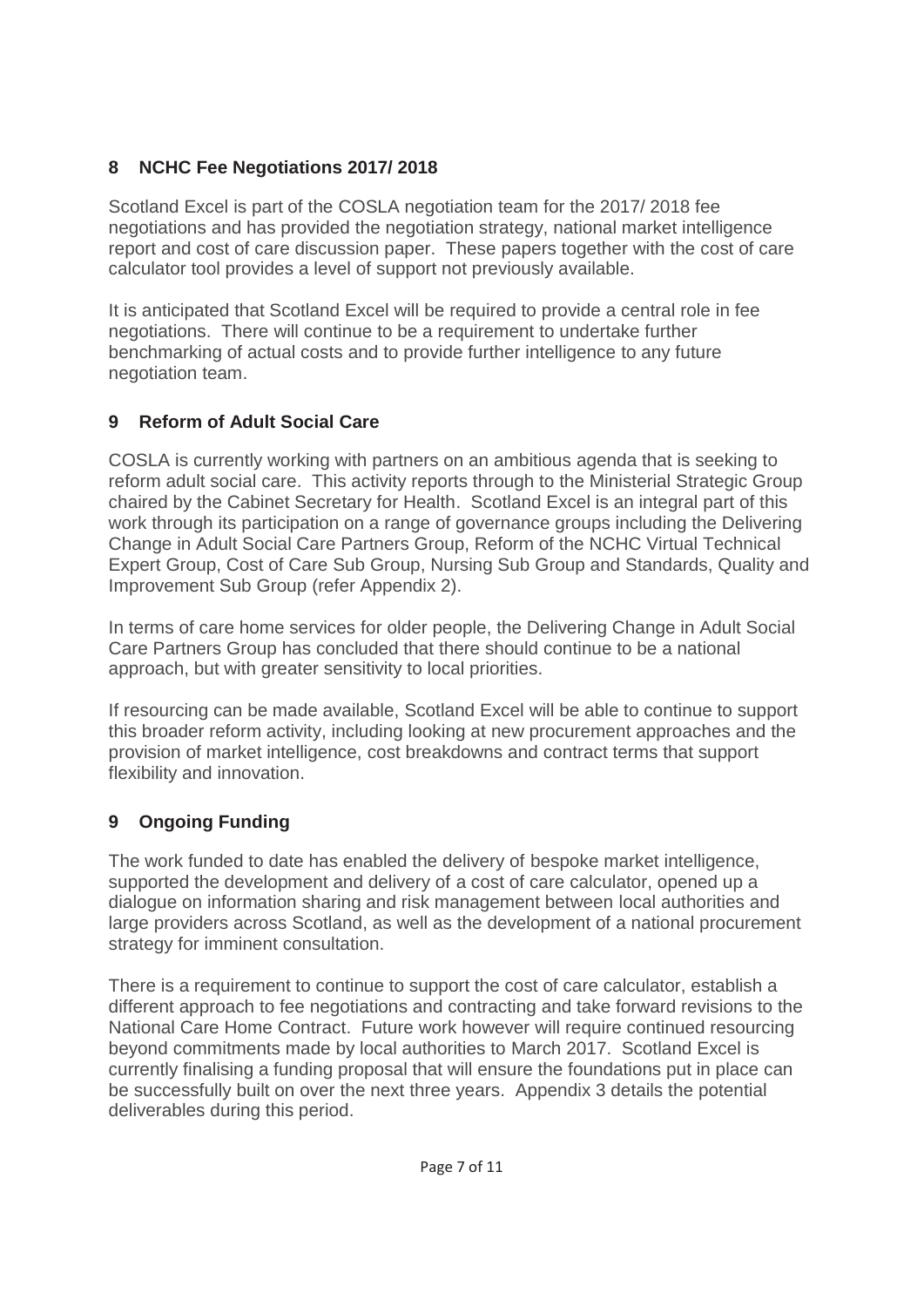#### **8 Recommendation**

The Scotland Excel Executive Sub Committee is asked to note the work undertaken to date and comment on Scotland Excel's plans to seek three year funding from local authorities to continue with the work outlined in this paper.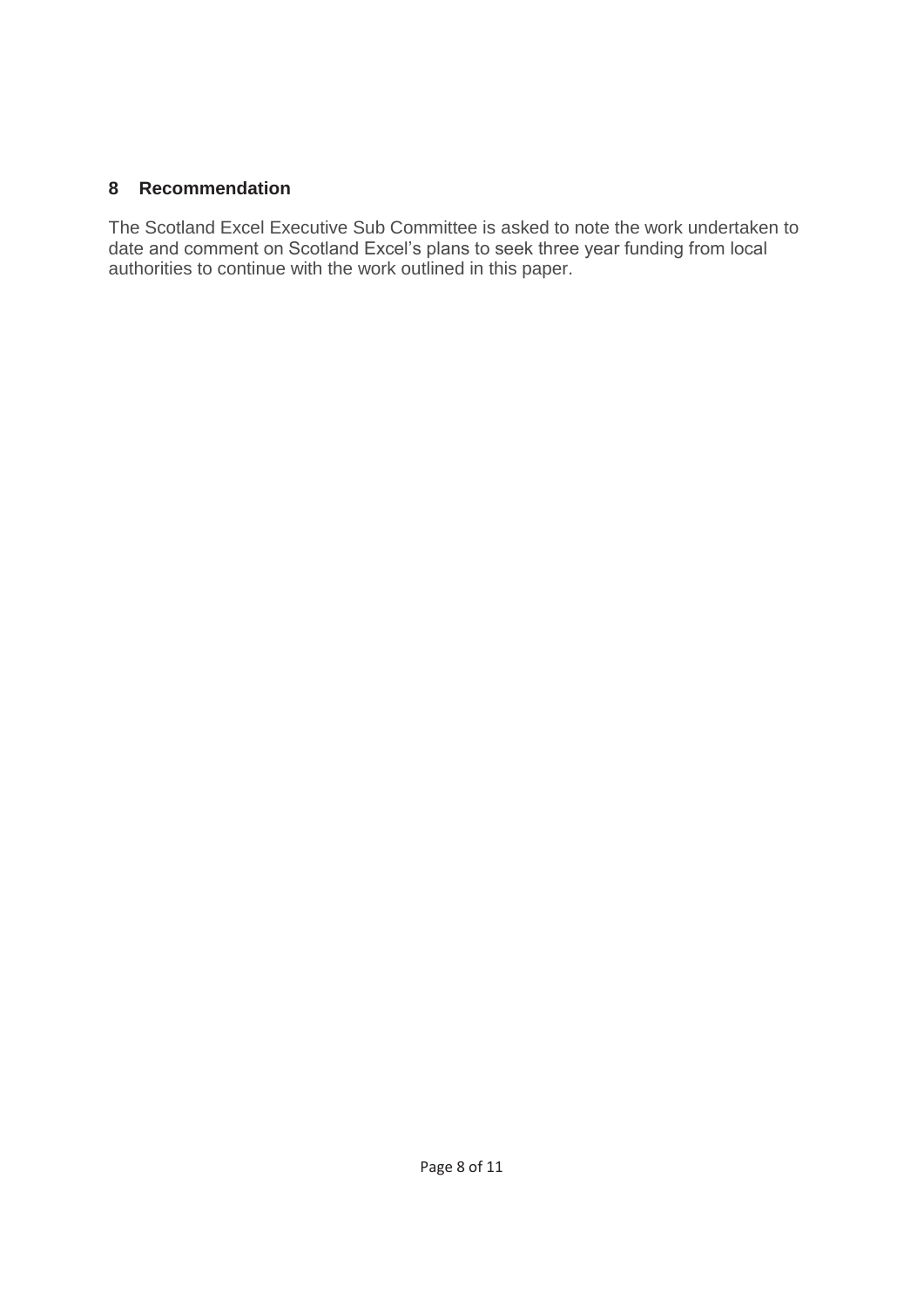**Appendix 1- Local Authorities Funding Current Activity to March 2017** 

| <b>Aberdeen City</b>           |  |
|--------------------------------|--|
| <b>Aberdeenshire</b>           |  |
| <b>Angus</b>                   |  |
| <b>Argyll &amp; Bute</b>       |  |
| <b>Clackmannanshire</b>        |  |
| <b>Dumfries &amp; Galloway</b> |  |
| <b>Dundee City</b>             |  |
| <b>East Ayrshire</b>           |  |
| <b>East Lothian</b>            |  |
| <b>East Renfrewshire</b>       |  |
| <b>Falkirk</b>                 |  |
| Glasgow                        |  |
| Inverclyde                     |  |
| <b>Midlothian</b>              |  |
| <b>Moray</b>                   |  |
| <b>North Ayrshire</b>          |  |
| <b>Perth &amp; Kinross</b>     |  |
| <b>Renfrewshire</b>            |  |
| <b>Scottish Borders</b>        |  |
| <b>South Ayrshire</b>          |  |
| <b>South Lanarkshire</b>       |  |
| <b>Stirling</b>                |  |
| <b>West Lothian</b>            |  |
| <b>Western Isles</b>           |  |
|                                |  |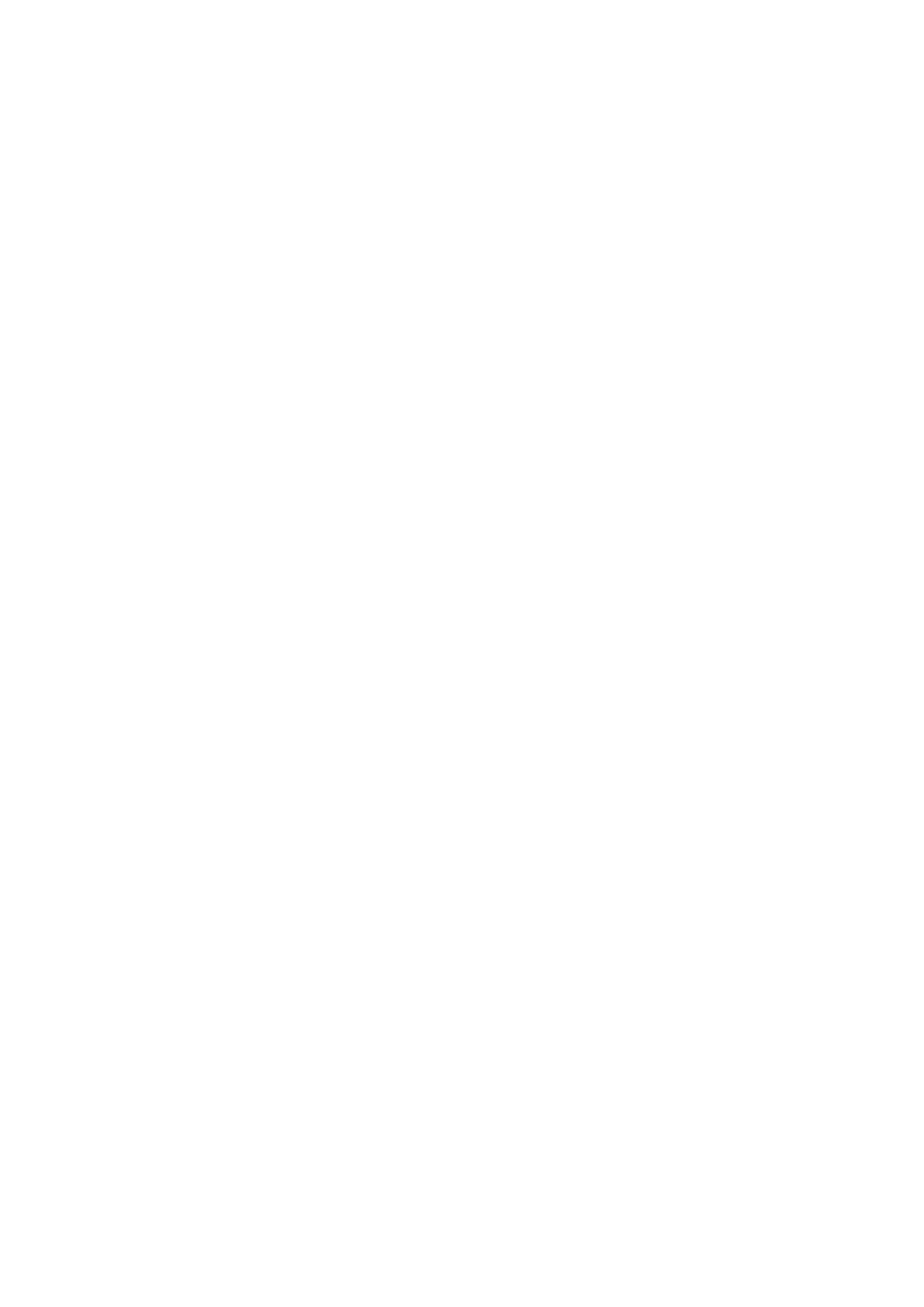Appendix 2 – Governance Arrangements for the Reform of Adult Social Care **Appendix 2 – Governance Arrangements for the Reform of Adult Social Care** 

<sup>&</sup>lt;sup>3</sup> The Delivering Change Group also has responsibility for considering the findings of a related project looking at home care provision and there are strong links<br>between the two projects, most notably in relation to work <sup>3</sup> The Delivering Change Group also has responsibility for considering the findings of a related project looking at home care provision and there are strong links between the two projects, most notably in relation to workforce and funding matters.